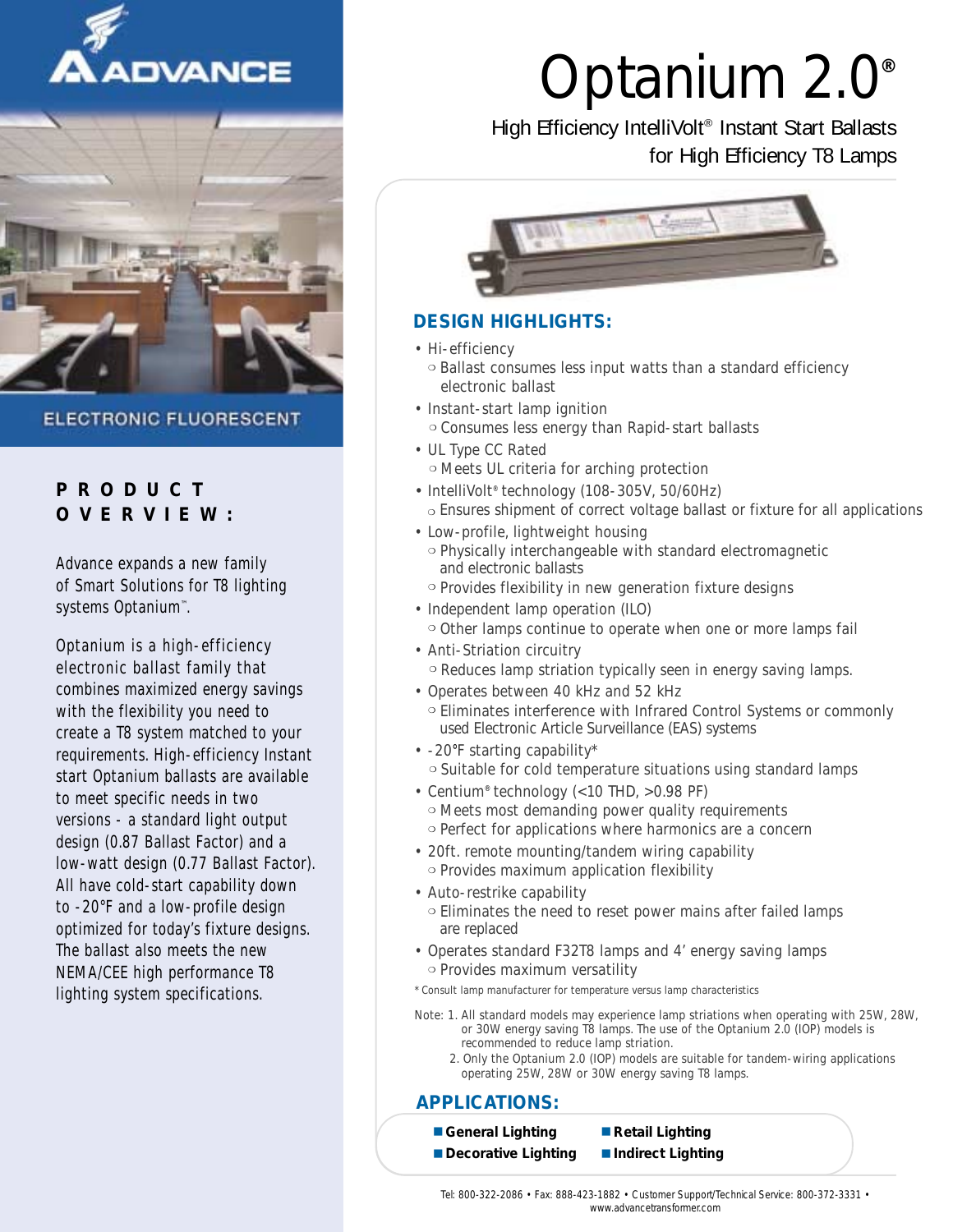| <b>Lamp Data</b> |       |                                    |                    |                       |                               |                                           |                       |                         |                                          |
|------------------|-------|------------------------------------|--------------------|-----------------------|-------------------------------|-------------------------------------------|-----------------------|-------------------------|------------------------------------------|
| <b>Number</b>    | Watts | Min. Starting<br>Temp. $(^0F/^0C)$ | <b>Input Volts</b> | <b>Catalog Number</b> | <b>Line Current</b><br>(Amps) | <b>Input Power</b><br><b>ANSI (Watts)</b> | <b>Ballast Factor</b> | Max THD %<br>(Measured) | <b>Min Power</b><br>Factor<br>(Measured) |
| F17T8 (17W)      |       |                                    |                    |                       |                               |                                           |                       |                         |                                          |
| 1                | 17    |                                    | 120                |                       | 0.14                          | 16                                        | 0.90                  |                         | 0.99                                     |
|                  |       | $-20 F / -28 C$                    | 230                | IOP-1P32-SC           | 0.08                          | 16                                        |                       | 10                      | 0.97                                     |
|                  |       |                                    | 277                |                       | 0.07                          | 16                                        |                       |                         | 0.97                                     |
|                  |       |                                    | 120                |                       | 0.17                          | 19                                        |                       |                         | 0.99                                     |
|                  |       | $-20$ F / $-28$ C                  | 230                | IOP-2P32-SC           | 0.10                          | 19                                        | 1.06                  | 15                      | 0.97                                     |
|                  |       |                                    | 277                |                       | 0.08                          | 19                                        |                       |                         | 0.97                                     |
|                  |       |                                    | 120                |                       | 0.26                          | 31                                        |                       |                         | 0.99                                     |
|                  |       | $-20$ F / $-28$ C                  | 230                | IOP-2P32-SC           | 0.13                          | 31                                        | 0.90                  | 10                      | 0.97                                     |
| $\overline{2}$   | 17    |                                    | 277                |                       | 0.11                          | 31                                        |                       |                         | 0.97                                     |
|                  |       |                                    | 120                |                       | 0.30                          | 35                                        |                       |                         | 0.99                                     |
|                  |       | $-20 F / -28 C$                    | 230                | IOP-3P32-SC           | 0.17                          | 35                                        | 1.01                  | 15                      | 0.97                                     |
|                  |       |                                    | 277                |                       | 0.14                          | 35                                        |                       |                         | 0.97                                     |
|                  |       |                                    | 120                |                       | 0.38                          | 45                                        |                       | 10                      | 0.99                                     |
|                  |       | $-20 F / -28 C$                    | 230                | IOP-3P32-SC           | 0.21                          | 45                                        | 0.90                  |                         | 0.97                                     |
| 3                | 17    |                                    | 277                |                       | 0.17                          | 45                                        |                       |                         | 0.97                                     |
|                  |       | $-20 F / -28 C$                    | 120                | IOP-4P32-SC           | 0.41                          | 49                                        | 1.00                  | 15                      | 0.99                                     |
|                  |       |                                    | 230                |                       | 0.22                          | 49                                        |                       |                         | 0.97                                     |
|                  |       |                                    | 277                |                       | 0.18                          | 49                                        |                       |                         | 0.97                                     |
|                  | 17    |                                    | 120                | IOP-4P32-SC           | 0.49                          | 58                                        |                       |                         | 0.99                                     |
| $\overline{4}$   |       | $-20 F / -28 C$                    | 230                |                       | 0.27                          | 58                                        | 0.90                  | 10                      | 0.97                                     |
|                  |       |                                    | 277                |                       | 0.22                          | 58                                        |                       |                         | 0.97                                     |
| F25T8 (25W)      |       |                                    |                    |                       |                               |                                           |                       |                         |                                          |
|                  | 25    | $-20 F / -28 C$                    | 120                | IOP-1P32-SC           | 0.20                          | 23                                        | 0.88                  |                         | 0.99                                     |
|                  |       |                                    | 230                |                       | 0.11                          | 23                                        |                       | 10                      | 0.98                                     |
| 1                |       |                                    | 277                |                       | 0.09                          | 23                                        |                       |                         | 0.98                                     |
|                  |       | $-20 F / -28 C$                    | 120                | IOP-2P32-SC           | 0.23                          | 28                                        | 1.05                  | 10                      | 0.99                                     |
|                  |       |                                    | 230                |                       | 0.12                          | 28                                        |                       |                         | 0.97                                     |
|                  |       |                                    | 277                |                       | 0.10                          | 28                                        |                       |                         | 0.97                                     |
|                  |       |                                    | 120                | IOP-2P32-SC           | 0.37                          | 43                                        | 0.88                  | 10                      | 0.99                                     |
|                  |       | $-20$ F / $-28$ C                  | 230                |                       | 0.19                          | 43                                        |                       |                         | 0.98                                     |
| $\overline{2}$   | 25    |                                    | 277                |                       | 0.16                          | 43                                        |                       |                         | 0.98                                     |
|                  |       |                                    | 120                |                       | 0.42                          | 49                                        |                       |                         | 0.99                                     |
|                  |       | $-20$ F / $-28$ C                  | 230                | IOP-3P32-SC           | 0.22                          | 49                                        | 1.00                  | 10                      | 0.97                                     |
|                  |       |                                    | 277                |                       | 0.18                          | 49                                        |                       |                         | 0.97                                     |
|                  |       |                                    | 120                |                       | 0.54                          | 64                                        |                       |                         | 0.99                                     |
|                  |       | $-20$ F / $-28$ C                  | 230                | IOP-3P32-SC           | 0.29                          | 63                                        | 0.88                  | 10                      | 0.98                                     |
| $\mathfrak{S}$   | 25    |                                    | 277                |                       | 0.24                          | 63                                        |                       |                         | 0.98                                     |
|                  |       |                                    | 120                |                       | 0.59                          | 71                                        |                       |                         | 0.99                                     |
|                  |       | $-20$ F / -28 C                    | 230                | IOP-4P32-SC           | 0.31                          | 70                                        | 0.97                  | 10                      | 0.97                                     |
|                  |       |                                    | 277                |                       | 0.26                          | 70                                        |                       |                         | 0.97                                     |
|                  |       |                                    | 120                |                       | 0.72                          | 85                                        |                       |                         | 0.99                                     |
| $\overline{4}$   | 25    | $-20$ F / $-28$ C                  | 230                | IOP-4P32-SC           | 0.37                          | 84                                        | 0.88                  | 10                      | 0.98                                     |
|                  |       |                                    | 277                |                       | 0.31                          | 83                                        |                       |                         | 0.98                                     |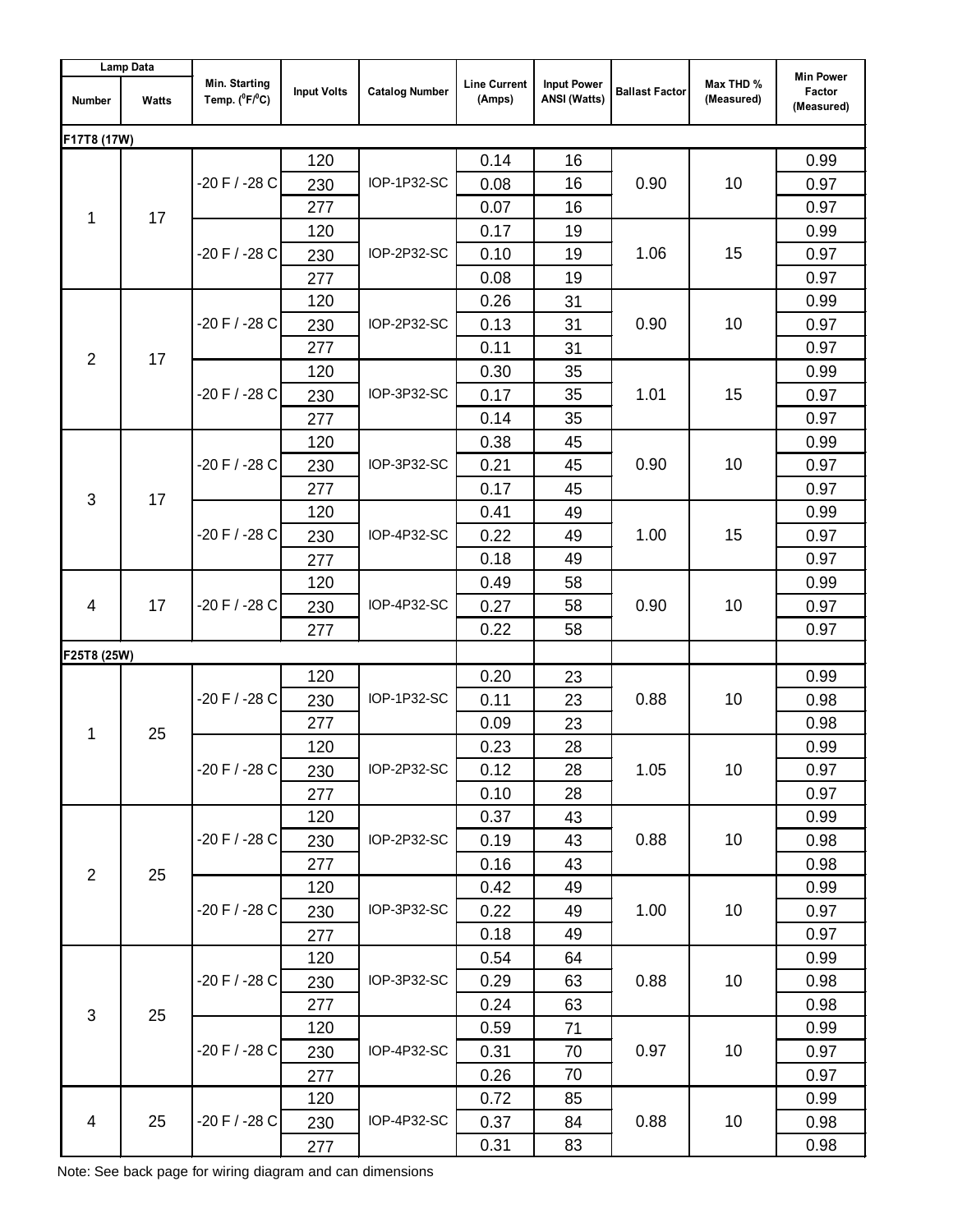| <b>Lamp Data</b> |                              |                                    |                    |                       |                               |                                           |                       |                         |                                          |
|------------------|------------------------------|------------------------------------|--------------------|-----------------------|-------------------------------|-------------------------------------------|-----------------------|-------------------------|------------------------------------------|
| <b>Number</b>    | Watts                        | Min. Starting<br>Temp. $(^0F/^0C)$ | <b>Input Volts</b> | <b>Catalog Number</b> | <b>Line Current</b><br>(Amps) | <b>Input Power</b><br><b>ANSI (Watts)</b> | <b>Ballast Factor</b> | Max THD %<br>(Measured) | <b>Min Power</b><br>Factor<br>(Measured) |
|                  | F32T8, FBO32T8, F32T8/U6     |                                    |                    |                       |                               |                                           |                       |                         |                                          |
| 1                |                              |                                    | 120                |                       | 0.25                          | 28                                        |                       |                         | 0.99                                     |
|                  |                              | -20 F / -28 C                      | 230                | IOP-1P32-SC           | 0.13                          | 28                                        | 0.87                  | 10                      | 0.98                                     |
|                  | 32                           |                                    | 277                |                       | 0.11                          | 28                                        |                       |                         | 0.98                                     |
|                  |                              |                                    | 120                |                       | 0.30                          | 35                                        |                       |                         | 0.99                                     |
|                  |                              | -20 F / -28 C                      | 230                | IOP-2P32-SC           | 0.16                          | 35                                        | 1.05                  | 10                      | 0.98                                     |
|                  |                              |                                    | 277                |                       | 0.13                          | 35                                        |                       |                         | 0.98                                     |
|                  |                              |                                    | 120                |                       | 0.47                          | 55                                        |                       |                         | 0.99                                     |
|                  |                              | -20 F / -28 C                      | 230                | IOP-2P32-SC           | 0.24                          | 54                                        | 0.87                  | 10                      | 0.98                                     |
| $\overline{2}$   | 32                           |                                    | 277                |                       | 0.20                          | 54                                        |                       |                         | 0.98                                     |
|                  |                              |                                    | 120                |                       | 0.53                          | 63                                        |                       |                         | 0.99                                     |
|                  |                              | -20 F / -28 C                      | 230                | IOP-3P32-SC           | 0.28                          | 62                                        | 1.00                  | 10                      | 0.98                                     |
|                  |                              |                                    | 277                |                       | 0.23                          | 62                                        |                       |                         | 0.98                                     |
|                  |                              |                                    | 120                |                       | 0.70                          | 82                                        |                       | 10                      | 0.99                                     |
|                  |                              | -20 F / -28 C                      | 230                | IOP-3P32-SC           | 0.36                          | 81                                        | 0.87                  |                         | 0.98                                     |
| 3                | 32                           |                                    | 277                |                       | 0.30                          | 80                                        |                       |                         | 0.98                                     |
|                  |                              | -20 F / -28 C                      | 120                | IOP-4P32-SC           | 0.75                          | 90                                        | 0.97                  | 10                      | 0.99                                     |
|                  |                              |                                    | 230                |                       | 0.39                          | 89                                        |                       |                         | 0.98                                     |
|                  |                              |                                    | 277                |                       | 0.32                          | 88                                        |                       |                         | 0.98                                     |
|                  | 32                           |                                    | 120                | IOP-4P32-SC           | 0.92                          | 109                                       |                       |                         | 0.99                                     |
| 4                |                              | -20 F / -28 C                      | 230                |                       | 0.47                          | 107                                       | 0.87                  | 10                      | 0.98                                     |
|                  |                              |                                    | 277                |                       | 0.39                          | 106                                       |                       |                         | 0.98                                     |
|                  | F32T8/ES (25W Philips Lamps) |                                    |                    |                       |                               |                                           |                       |                         |                                          |
|                  | 25                           | 60 F / 15 C                        | 120                | IOP-1P32-SC           | 0.20                          | 23                                        | 0.87                  |                         | 0.99                                     |
|                  |                              |                                    | 230                |                       | 0.11                          | 23                                        |                       | 10                      | 0.98                                     |
| 1                |                              |                                    | 277                |                       | 0.09                          | 23                                        |                       |                         | 0.98                                     |
|                  |                              | 60 F / 15 C                        | 120                | IOP-2P32-SC           | 0.23                          | 27                                        | 1.05                  | 10                      | 0.99                                     |
|                  |                              |                                    | 230                |                       | 0.12                          | 27                                        |                       |                         | 0.97                                     |
|                  |                              |                                    | 277                |                       | 0.10                          | 27                                        |                       |                         | 0.97                                     |
|                  |                              |                                    | 120                |                       | 0.37                          | 44                                        |                       |                         | 0.99                                     |
|                  |                              | 60 F / 15 C                        | 230                | IOP-2P32-SC           | 0.19                          | 43                                        | 0.87                  | 10                      | 0.98                                     |
| $\overline{2}$   | 25                           |                                    | 277                |                       | 0.16                          | 43                                        |                       |                         | 0.98                                     |
|                  |                              |                                    | 120                |                       | 0.42                          | 49                                        |                       |                         | 0.99                                     |
|                  |                              | 60 F / 15 C                        | 230                | IOP-3P32-SC           | 0.22                          | 49                                        | 1.00                  | 10                      | 0.97                                     |
|                  |                              |                                    | 277                |                       | 0.18                          | 49                                        |                       |                         | 0.97                                     |
|                  |                              |                                    | 120                |                       | 0.55                          | 65                                        |                       |                         | 0.99                                     |
|                  |                              | 60 F / 15 C                        | 230                | IOP-3P32-SC           | 0.29                          | 64                                        | 0.87                  | 10                      | 0.98                                     |
| $\mathfrak{S}$   | 25                           |                                    | 277                |                       | 0.24                          | 64                                        |                       |                         | 0.98                                     |
|                  |                              |                                    | 120                |                       | 0.59                          | 70                                        |                       |                         | 0.99                                     |
|                  |                              | 60 F / 15 C                        | 230                | IOP-4P32-SC           | 0.31                          | 69                                        | 0.97                  | 10                      | 0.97                                     |
|                  |                              |                                    | 277                |                       | 0.26                          | 69                                        |                       |                         | 0.97                                     |
|                  |                              |                                    | 120                |                       | 0.73                          | 87                                        |                       |                         | 0.99                                     |
| $\overline{4}$   | 25                           | 60 F / 15 C                        | 230                | IOP-4P32-SC           | 0.37                          | 85                                        | 0.87                  | 10                      | 0.98                                     |
|                  |                              |                                    | 277                |                       | 0.31                          | 85                                        |                       |                         | 0.98                                     |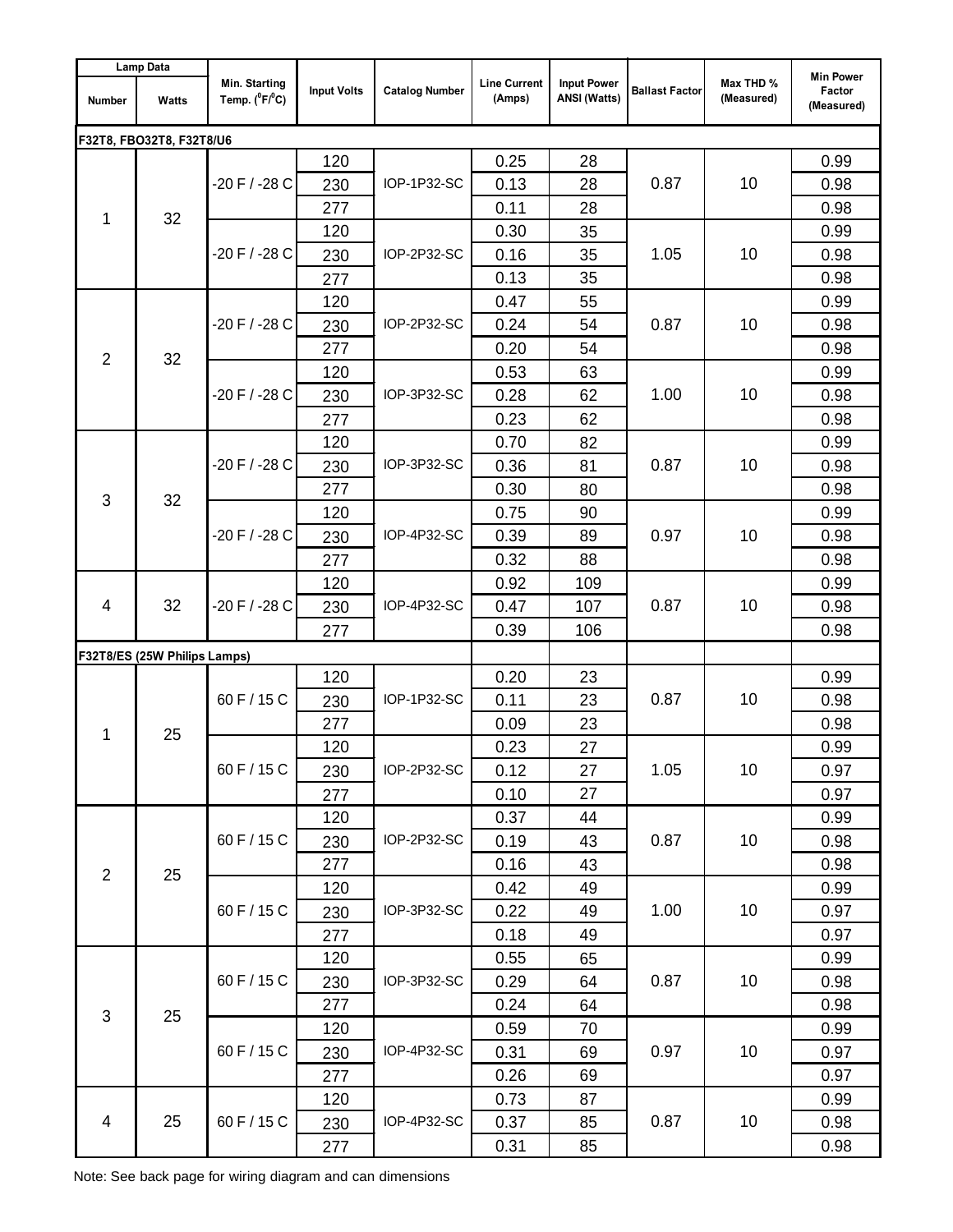| <b>Lamp Data</b>        |       |                                    |                    |                       |                               |                                           |                       |                         | <b>Min Power</b>     |
|-------------------------|-------|------------------------------------|--------------------|-----------------------|-------------------------------|-------------------------------------------|-----------------------|-------------------------|----------------------|
| Number                  | Watts | Min. Starting<br>Temp. $(^0F/^0C)$ | <b>Input Volts</b> | <b>Catalog Number</b> | <b>Line Current</b><br>(Amps) | <b>Input Power</b><br><b>ANSI (Watts)</b> | <b>Ballast Factor</b> | Max THD %<br>(Measured) | Factor<br>(Measured) |
| F32T8/ES (28W)          |       |                                    |                    |                       |                               |                                           |                       |                         |                      |
|                         |       |                                    | 120                |                       | 0.22                          | 25                                        |                       |                         | 0.99                 |
| 1                       |       | 60 F / 15 C                        | 230                | IOP-1P32-SC           | 0.11                          | 25                                        | 0.87                  | 10                      | 0.98                 |
|                         | 28    |                                    | 277                |                       | 0.10                          | 25                                        |                       |                         | 0.98                 |
|                         |       |                                    | 120                |                       | 0.26                          | 31                                        |                       | 10                      | 0.99                 |
|                         |       | 60 F / 15 C                        | 230                | IOP-2P32-SC           | 0.14                          | 31                                        | 1.05                  |                         | 0.98                 |
|                         |       |                                    | 277                |                       | 0.11                          | 31                                        |                       |                         | 0.98                 |
| $\overline{2}$          |       |                                    | 120                |                       | 0.41                          | 48                                        | 0.87                  |                         | 0.99                 |
|                         |       | 60 F / 15 C                        | 230                | IOP-2P32-SC           | 0.21                          | 47                                        |                       | 10                      | 0.98                 |
|                         | 28    |                                    | 277                |                       | 0.18                          | 47                                        |                       |                         | 0.98                 |
|                         |       |                                    | 120                |                       | 0.46                          | 55                                        |                       |                         | 0.99                 |
|                         |       | 60 F / 15 C                        | 230                | IOP-3P32-SC           | 0.25                          | 54                                        | 1.00                  | 10                      | 0.98                 |
|                         |       |                                    | 277                |                       | 0.20                          | 54                                        |                       |                         | 0.98                 |
|                         |       |                                    | 120                |                       | 0.61                          | 72                                        |                       |                         | 0.99                 |
|                         |       | 60 F $/$ 15 C                      | 230                | IOP-3P32-SC           | 0.31                          | 71                                        | 0.87                  | 10                      | 0.98                 |
| 3                       | 28    |                                    | 277                |                       | 0.26                          | 71                                        |                       |                         | 0.98                 |
|                         |       |                                    | 120                |                       | 0.66                          | 79                                        |                       | 10                      | 0.99                 |
|                         |       | 60 F / 15 C                        | 230                | IOP-4P32-SC           | 0.34                          | 78                                        | 0.97                  |                         | 0.98                 |
|                         |       |                                    | 277                |                       | 0.28                          | 78                                        |                       |                         | 0.98                 |
|                         |       |                                    | 120                |                       | 0.81                          | 96                                        | 0.87                  | 10                      | 0.99                 |
| 4                       | 28    | 60 F / 15 C                        | 230                | IOP-4P32-SC           | 0.41                          | 94                                        |                       |                         | 0.98                 |
|                         |       | 277                                |                    | 0.35                  | 94                            |                                           |                       | 0.98                    |                      |
| F32T8/ES (30W)          |       |                                    |                    |                       |                               |                                           |                       |                         |                      |
|                         | 30    |                                    | 120                |                       | 0.23                          | 27                                        |                       |                         | 0.99                 |
|                         |       | 60 F / 15 C                        | 230                | IOP-1P32-SC           | 0.12                          | 27                                        | 0.87                  | 10                      | 0.98                 |
| 1                       |       | 60 F / 15 C                        | 277                | IOP-2P32-SC           | 0.10                          | 27                                        | 1.05                  |                         | 0.98                 |
|                         |       |                                    | 120                |                       | 0.28                          | 33                                        |                       |                         | 0.99                 |
|                         |       |                                    | 230                |                       | 0.15                          | 33                                        |                       | 10                      | 0.98                 |
|                         |       |                                    | 277                |                       | 0.12                          | 33                                        |                       |                         | 0.98                 |
|                         | 30    | 60 F / 15 C                        | 120                | IOP-2P32-SC           | 0.44                          | 52                                        | 0.87                  | 10                      | 0.99                 |
|                         |       |                                    | 230                |                       | 0.23                          | 51                                        |                       |                         | 0.98                 |
| $\overline{\mathbf{c}}$ |       | 60 F / 15 C                        | 277                | IOP-3P32-SC           | 0.19<br>0.50                  | 51<br>59                                  | 1.00                  | 10                      | 0.98                 |
|                         |       |                                    | 120                |                       | 0.25                          | 58                                        |                       |                         | 0.99<br>0.98         |
|                         |       |                                    | 230<br>277         |                       | 0.21                          | 58                                        |                       |                         | 0.98                 |
|                         |       |                                    | 120                |                       |                               |                                           |                       |                         | 0.99                 |
|                         |       | 60 F / 15 C                        | 230                |                       | 0.65<br>77<br>0.34<br>76      | 0.87                                      | 10                    | 0.98                    |                      |
|                         |       |                                    | 277                | IOP-3P32-SC           | 0.28                          |                                           |                       |                         | 0.98                 |
| 3                       | 30    |                                    | 120                |                       | 0.70                          | 76<br>84                                  |                       | 0.99                    |                      |
|                         |       | 60 F / 15 C                        | 230                | IOP-4P32-SC           | 0.36                          | 83                                        | 0.97                  | 10                      | 0.98                 |
|                         |       |                                    | 277                |                       | 0.30                          | 82                                        |                       |                         | 0.98                 |
|                         |       |                                    | 120                |                       | 0.86                          | 102                                       |                       |                         | 0.99                 |
| 4                       | 30    | 60 F / 15 C                        | 230                | IOP-4P32-SC           | 0.45                          | 101                                       | 0.87                  | 10                      | 0.98                 |
|                         |       |                                    | 277                |                       | 0.37                          | 100                                       |                       |                         | 0.98                 |
|                         |       |                                    |                    |                       |                               |                                           |                       |                         |                      |
| F40T8                   |       |                                    | 120                |                       | 0.35                          | 41                                        |                       |                         | 0.99                 |
| 1                       | 40    | 32 F / 0 C                         | 230                | IOP-2P32-SC           | 0.18                          | 41                                        | 1.01                  | 10                      | 0.98                 |
|                         |       |                                    | 277                |                       | 0.15                          | 41                                        |                       |                         | 0.98                 |
|                         |       |                                    | 120                |                       | 0.64                          | 74                                        |                       |                         | 0.99                 |
| 2                       | 40    | 32 F / 0 C                         | 230                | IOP-3P32-SC           | 0.33                          | 73                                        | 0.97                  | 10                      | 0.98                 |
|                         |       |                                    | 277                |                       | 0.27                          | 72                                        |                       |                         | 0.98                 |
|                         |       |                                    | 120                |                       | 0.92                          | 110                                       |                       |                         | 0.99                 |
| 3                       | 40    | 32 F / 0 C                         | 230                | IOP-4P32-SC           | 0.46                          | 108                                       | 0.93                  | 10                      | 0.98                 |
|                         |       |                                    | 277                |                       | 0.38                          | 107                                       |                       |                         | 0.98                 |
|                         |       |                                    |                    |                       |                               |                                           |                       |                         |                      |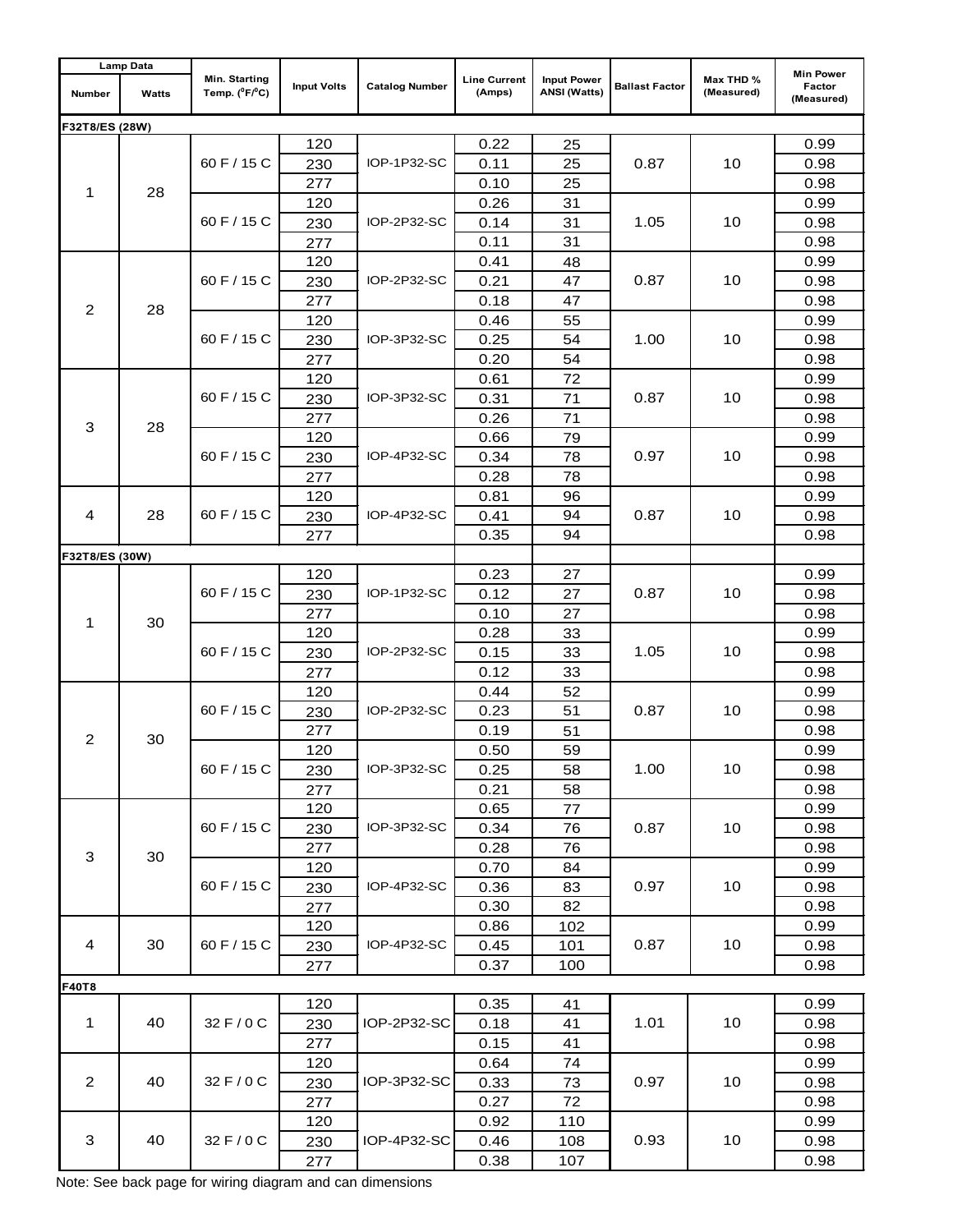| <b>Lamp Data</b> |              |                                    |                    |                       |                               |                                           |                       |                         |                                          |
|------------------|--------------|------------------------------------|--------------------|-----------------------|-------------------------------|-------------------------------------------|-----------------------|-------------------------|------------------------------------------|
| <b>Number</b>    | <b>Watts</b> | Min. Starting<br>Temp. $(^0F/^0C)$ | <b>Input Volts</b> | <b>Catalog Number</b> | <b>Line Current</b><br>(Amps) | <b>Input Power</b><br><b>ANSI</b> (Watts) | <b>Ballast Factor</b> | Max THD %<br>(Measured) | <b>Min Power</b><br>Factor<br>(Measured) |
| F17T8 (17W)      |              |                                    |                    |                       |                               |                                           |                       |                         |                                          |
| 1                |              |                                    | 120                | IOP-1P32LW-SC         | 0.13                          | 15                                        |                       |                         | 0.99                                     |
|                  |              | -20 F / -28 C                      | 230                |                       | 0.07                          | 15                                        | 0.80                  | 10                      | 0.97                                     |
|                  | 17           |                                    | 277                |                       | 0.06                          | 15                                        |                       |                         | 0.97                                     |
|                  |              |                                    | 120                |                       | 0.15                          | 18                                        |                       |                         | 0.98                                     |
|                  |              | -20 F / -28 C                      | 230                | IOP-2P32LW-SC         | 0.08                          | 18                                        | 0.90                  | 20                      | 0.96                                     |
|                  |              |                                    | 277                |                       | 0.07                          | 18                                        |                       |                         | 0.94                                     |
|                  |              |                                    | 120                |                       | 0.23                          | 27                                        |                       |                         | 0.99                                     |
|                  |              | -20 F / -28 C                      | 230                | IOP-2P32LW-SC         | 0.12                          | 27                                        | 0.80                  | 10                      | 0.97                                     |
| $\overline{2}$   | 17           |                                    | 277                |                       | 0.10                          | 27                                        |                       |                         | 0.97                                     |
|                  |              |                                    | 120                |                       | 0.26                          | 31                                        |                       |                         | 0.98                                     |
|                  |              | -20 F / -28 C                      | 230                | IOP-3P32LW-SC         | 0.14                          | 31                                        | 0.87                  | 20                      | 0.96                                     |
|                  |              |                                    | 277                |                       | 0.12                          | 31                                        |                       |                         | 0.91                                     |
|                  |              |                                    | 120                |                       | 0.34                          | 40                                        |                       | 10                      | 0.99                                     |
|                  |              | -20 F / -28 C                      | 230                | IOP-3P32LW-SC         | 0.18                          | 40                                        | 0.81                  |                         | 0.97                                     |
| 3                |              |                                    | 277                |                       | 0.15                          | 40                                        |                       |                         | 0.96                                     |
|                  | 17           | $-20$ F $/ -28$ C                  | 120                | IOP-4P32LW-SC         | 0.36                          | 43                                        | 0.85                  | 20                      | 0.98                                     |
|                  |              |                                    | 230                |                       | 0.19                          | 43                                        |                       |                         | 0.97                                     |
|                  |              |                                    | 277                |                       | 0.17                          | 43                                        |                       |                         | 0.93                                     |
|                  | 17           |                                    | 120                | IOP-4P32LW-SC         | 0.45                          | 53                                        |                       |                         | 0.99                                     |
| 4                |              | -20 F / -28 C                      | 230                |                       | 0.23                          | 53                                        | 0.81                  | 10                      | 0.97                                     |
|                  |              |                                    | 277                |                       | 0.20                          | 53                                        |                       |                         | 0.96                                     |
| F25T8 (25W)      |              |                                    |                    |                       |                               |                                           |                       |                         |                                          |
|                  | 25           | $-20 F / -28 C$                    | 120                | IOP-1P32LW-SC         | 0.17                          | 21                                        | 0.78                  |                         | 0.99                                     |
|                  |              |                                    | 230                |                       | 0.09                          | 21                                        |                       | 10                      | 0.98                                     |
| 1                |              |                                    | 277                |                       | 0.08                          | 21                                        |                       |                         | 0.98                                     |
|                  |              | -20 F / -28 C                      | 120                | IOP-2P32LW-SC         | 0.20                          | 24                                        | 0.90                  | 10                      | 0.99                                     |
|                  |              |                                    | 230                |                       | 0.11                          | 24                                        |                       |                         | 0.97                                     |
|                  |              |                                    | 277                |                       | 0.09                          | 24                                        |                       |                         | 0.96                                     |
|                  |              |                                    | 120                |                       | 0.32                          | 39                                        |                       | 10                      | 0.99                                     |
|                  |              | -20 F / -28 C                      | 230                | IOP-2P32LW-SC         | 0.17                          | 39                                        | 0.78                  |                         | 0.98                                     |
| $\overline{2}$   | 25           |                                    | 277                |                       | 0.14                          | 39                                        |                       |                         | 0.98                                     |
|                  |              |                                    | 120                |                       | 0.36                          | 43                                        |                       |                         | 0.99                                     |
|                  |              | -20 F / -28 C                      | 230                | IOP-3P32LW-SC         | 0.19                          | 43                                        | 0.86                  | 10                      | 0.97                                     |
|                  |              |                                    | 277                |                       | 0.16                          | 43                                        |                       |                         | 0.96                                     |
|                  |              |                                    | 120                |                       | 0.48                          | 57                                        |                       |                         | 0.99                                     |
|                  |              | $-20 F / -28 C$                    | 230                | IOP-3P32LW-SC         | 0.25                          | 56                                        | 0.79                  | 10                      | 0.98                                     |
| $\mathbf{3}$     |              |                                    | 277                |                       | 0.21                          | 56                                        |                       |                         | 0.98                                     |
|                  | 25           |                                    | 120                |                       | 0.52                          | 62                                        |                       |                         | 0.99                                     |
|                  |              | -20 F / -28 C                      | 230                | IOP-4P32LW-SC         | 0.27                          | 61                                        | 0.85                  | 10                      | 0.97                                     |
|                  |              |                                    | 277                |                       | 0.22                          | 61                                        |                       |                         | 0.97                                     |
|                  |              |                                    | 120                |                       | 0.64                          | 76                                        |                       |                         | 0.99                                     |
| 4                | 25           | $-20 F / -28 C$                    | 230                | IOP-4P32LW-SC         | 0.33                          | 75                                        | 0.79                  | 10                      | 0.98                                     |
|                  |              |                                    | 277                |                       | 0.27                          | 75                                        |                       |                         | 0.98                                     |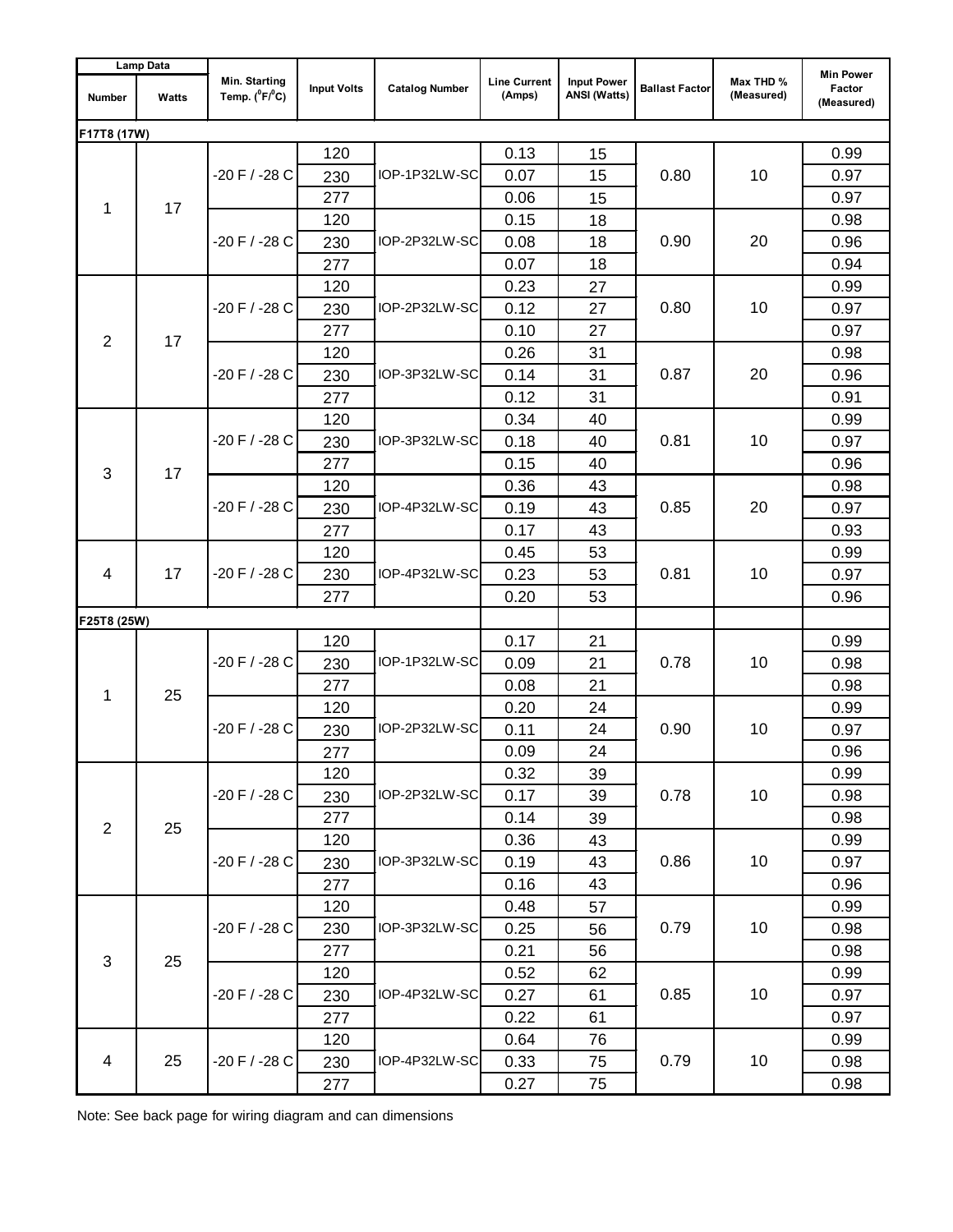| Lamp Data      |                              |                                    |                    |                                |                               |                                           |                       |                         |                                          |
|----------------|------------------------------|------------------------------------|--------------------|--------------------------------|-------------------------------|-------------------------------------------|-----------------------|-------------------------|------------------------------------------|
| <b>Number</b>  | <b>Watts</b>                 | Min. Starting<br>Temp. $(^0F/^0C)$ | <b>Input Volts</b> | <b>Catalog Number</b>          | <b>Line Current</b><br>(Amps) | <b>Input Power</b><br><b>ANSI (Watts)</b> | <b>Ballast Factor</b> | Max THD %<br>(Measured) | <b>Min Power</b><br>Factor<br>(Measured) |
|                | F32T8, FBO32T8, F32T8/U6     |                                    |                    |                                |                               |                                           |                       |                         |                                          |
| 1              |                              |                                    | 120                |                                | 0.22                          | 25                                        |                       |                         | 0.99                                     |
|                |                              | $-20 F / -28 C$                    | 230                | IOP-1P32LW-SC                  | 0.11                          | 25                                        | 0.77                  | 10                      | 0.98                                     |
|                | 32                           |                                    | 277                |                                | 0.10                          | 25                                        |                       |                         | 0.98                                     |
|                |                              |                                    | 120                |                                | 0.26                          | 31                                        |                       |                         | 0.99                                     |
|                |                              | $-20 F / -28 C$                    | 230                | IOP-2P32LW-SC                  | 0.14                          | 31                                        | 0.90                  | 10                      | 0.98                                     |
|                |                              |                                    | 277                |                                | 0.11                          | 31                                        |                       |                         | 0.98                                     |
|                |                              |                                    | 120                |                                | 0.41                          | 48                                        |                       |                         | 0.99                                     |
|                |                              | -20 F / -28 C                      | 230                | IOP-2P32LW-SC                  | 0.20                          | 48                                        | 0.77                  | 10                      | 0.98                                     |
| $\overline{2}$ | 32                           |                                    | 277                |                                | 0.17                          | 48                                        |                       |                         | 0.98                                     |
|                |                              |                                    | 120                |                                | 0.46                          | 55                                        |                       |                         | 0.99                                     |
|                |                              | $-20$ F / $-28$ C                  | 230                | IOP-3P32LW-SC                  | 0.24                          | 54                                        | 0.85                  | 10                      | 0.98                                     |
|                |                              |                                    | 277                |                                | 0.20                          | 54                                        |                       |                         | 0.98                                     |
|                |                              |                                    | 120                |                                | 0.62                          | 73                                        |                       | 10                      | 0.99                                     |
|                |                              | $-20$ F $/ -28$ C                  | 230                | IOP-3P32LW-SC                  | 0.32                          | 72                                        | 0.77                  |                         | 0.98                                     |
| 3              | 32                           |                                    | 277                |                                | 0.27                          | 71                                        |                       |                         | 0.98                                     |
|                |                              | $-20 F / -28 C$                    | 120                | IOP-4P32LW-SC                  | 0.67                          | 80                                        | 0.84                  | 10                      | 0.99                                     |
|                |                              |                                    | 230                |                                | 0.35                          | 79                                        |                       |                         | 0.98                                     |
|                |                              |                                    | 277                |                                | 0.29                          | 79                                        |                       |                         | 0.98                                     |
|                | 32                           |                                    | 120                |                                | 0.81                          | 96                                        |                       |                         | 0.99                                     |
| 4              |                              | $-20 F / -28 C$                    | 230                | IOP-4P32LW-SC                  | 0.43                          | 95                                        | 0.77                  | 10                      | 0.98                                     |
|                |                              |                                    | 277                |                                | 0.35                          | 94                                        |                       |                         | 0.98                                     |
|                | F32T8/ES (25W Philips Lamps) |                                    |                    |                                |                               |                                           |                       |                         |                                          |
|                |                              | 60 F / 15 C<br>60 F / 15 C         | 120                | IOP-1P32LW-SC<br>IOP-2P32LW-SC | 0.17                          | 21                                        | 0.77<br>0.90          | 10<br>10                | 0.99                                     |
|                | 25                           |                                    | 230                |                                | 0.09                          | 21                                        |                       |                         | 0.98                                     |
| 1              |                              |                                    | 277                |                                | 0.07                          | 21                                        |                       |                         | 0.98                                     |
|                |                              |                                    | 120                |                                | 0.20                          | 24                                        |                       |                         | 0.99                                     |
|                |                              |                                    | 230                |                                | 0.11                          | 24                                        |                       |                         | 0.97                                     |
|                |                              |                                    | 277                |                                | 0.09                          | 24                                        |                       |                         | 0.96                                     |
|                |                              |                                    | 120                |                                | 0.32                          | 38                                        |                       |                         | 0.99                                     |
|                |                              | 60 F / 15 C                        | 230                | IOP-2P32LW-SC                  | 0.17                          | 38                                        | 0.77                  | 10                      | 0.98                                     |
| $\overline{2}$ | 25                           |                                    | 277                |                                | 0.14                          | 38                                        |                       |                         | 0.98                                     |
|                |                              |                                    | 120                |                                | 0.36                          | 43                                        |                       |                         | 0.99                                     |
|                |                              | 60 F / 15 C                        | 230                | IOP-3P32LW-SC                  | 0.19                          | 43                                        | 0.86                  | 10                      | 0.97                                     |
|                |                              |                                    | 277                |                                | 0.16                          | 43                                        |                       |                         | 0.96                                     |
|                |                              |                                    | 120                |                                | 0.49                          | 58                                        |                       |                         | 0.99                                     |
|                |                              | 60 F / 15 C                        | 230                | IOP-3P32LW-SC                  | 0.25                          | 57                                        | 0.77                  | 10                      | 0.98                                     |
| $\mathfrak{Z}$ | 25                           |                                    | 277                |                                | 0.21                          | 57                                        |                       |                         | 0.98                                     |
|                |                              |                                    | 120                |                                | 0.52                          | 62                                        |                       |                         | 0.99                                     |
|                |                              | 60 F / 15 C                        | 230                | IOP-4P32LW-SC                  | 0.27                          | 61                                        | 0.85                  | 10                      | 0.97                                     |
|                |                              |                                    | 277                |                                | 0.22                          | 61                                        |                       |                         | 0.97                                     |
|                |                              |                                    | 120                |                                | 0.65                          | 77                                        |                       |                         | 0.99                                     |
| $\overline{4}$ | 25                           | 60 F / 15 C                        | 230                | IOP-4P32LW-SC                  | 0.33                          | 75                                        | 0.77                  | 10                      | 0.98                                     |
|                |                              |                                    | 277                |                                | 0.28                          | 75                                        |                       |                         | 0.98                                     |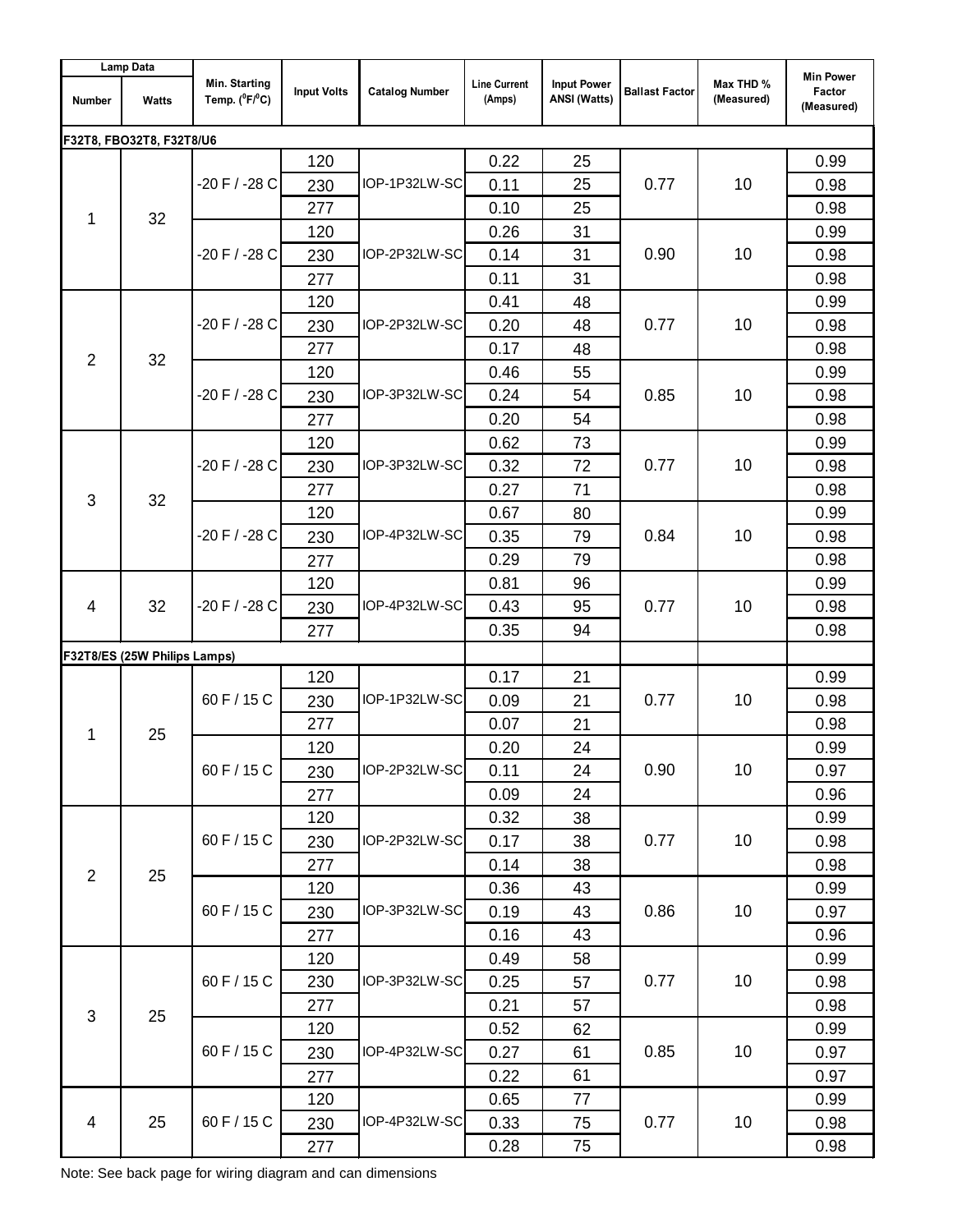| <b>Lamp Data</b> |       |                                    |                    |                       |                               |                                           |                       |                         |                                          |
|------------------|-------|------------------------------------|--------------------|-----------------------|-------------------------------|-------------------------------------------|-----------------------|-------------------------|------------------------------------------|
| Number           | Watts | Min. Starting<br>Temp. $(^0F/^0C)$ | <b>Input Volts</b> | <b>Catalog Number</b> | <b>Line Current</b><br>(Amps) | <b>Input Power</b><br><b>ANSI (Watts)</b> | <b>Ballast Factor</b> | Max THD %<br>(Measured) | <b>Min Power</b><br>Factor<br>(Measured) |
| F32T8/ES (28W)   |       |                                    |                    |                       |                               |                                           |                       |                         |                                          |
|                  |       |                                    | 120                |                       | 0.19                          | 22                                        |                       |                         | 0.99                                     |
| 1                |       | 60 F / 15 C                        | 230                | IOP-1P32LW-SC         | 0.10                          | 22                                        | 0.77                  | 10                      | 0.98                                     |
|                  | 28    |                                    | 277                |                       | 0.08                          | 22                                        |                       |                         | 0.98                                     |
|                  |       |                                    | 120                |                       | 0.22                          | 26                                        |                       | 10                      | 0.99                                     |
|                  |       | 60 F / 15 C                        | 230                | IOP-2P32LW-SC         | 0.12                          | 26                                        | 0.90                  |                         | 0.98                                     |
|                  |       |                                    | 277                |                       | 0.10                          | 26                                        |                       |                         | 0.97                                     |
|                  |       |                                    | 120                |                       | 0.35                          | 42                                        |                       |                         | 0.99                                     |
|                  |       | 60 F / 15 C                        | 230                | IOP-2P32LW-SC         | 0.19                          | 42                                        | 0.77                  | 10                      | 0.98                                     |
| 2                | 28    |                                    | 277                |                       | 0.15                          | 42                                        |                       |                         | 0.98                                     |
|                  |       |                                    | 120                |                       | 0.40                          | 47                                        |                       |                         | 0.99                                     |
|                  |       | 60 F / 15 C                        | 230                | IOP-3P32LW-SC         | 0.21                          | 47                                        | 0.86                  | 10                      | 0.98                                     |
|                  |       |                                    | 277                |                       | 0.18                          | 47                                        |                       |                         | 0.97                                     |
|                  |       |                                    | 120                |                       | 0.54                          | 64                                        |                       |                         | 0.99                                     |
|                  |       | 60 F / 15 C                        | 230                | IOP-3P32LW-SC         | 0.28                          | 63                                        | 0.77                  | 10                      | 0.98                                     |
| 3                | 28    |                                    | 277                |                       | 0.23                          | 63                                        |                       |                         | 0.98                                     |
|                  |       |                                    | 120                |                       | 0.58                          | 69                                        |                       | 10                      | 0.99                                     |
|                  |       | 60 F $/$ 15 C                      | 230                | IOP-4P32LW-SC         | 0.30                          | 68                                        | 0.85                  |                         | 0.98                                     |
|                  |       |                                    | 277                |                       | 0.25                          | 68                                        |                       |                         | 0.97                                     |
|                  |       |                                    | 120                |                       | 0.71                          | 84                                        | 0.77                  | 10                      | 0.99                                     |
| 4                | 28    | 60 F / 15 C                        | 230                | IOP-4P32LW-SC         | 0.36                          | 82                                        |                       |                         | 0.98                                     |
|                  |       |                                    | 277                |                       | 0.30                          | 82                                        |                       |                         | 0.98                                     |
| F32T8/ES (30W)   |       |                                    |                    |                       |                               |                                           |                       |                         |                                          |
|                  | 30    | 60 F / 15 C                        | 120                | IOP-1P32LW-SC         | 0.20                          | 24                                        |                       |                         | 0.99                                     |
|                  |       |                                    | 230                |                       | 0.11                          | 24                                        | 0.77                  | 10                      | 0.98                                     |
| 1                |       |                                    | 277                |                       | 0.09                          | 24                                        |                       |                         | 0.98                                     |
|                  |       | 60 F / 15 C                        | 120                | IOP-2P32LW-SC         | 0.24                          | 28                                        | 0.90                  |                         | 0.99                                     |
|                  |       |                                    | 230                |                       | 0.12                          | 28                                        |                       | 10                      | 0.98                                     |
|                  |       |                                    | 277                |                       | 0.10                          | 28                                        |                       |                         | 0.98                                     |
|                  | 30    | 60 F / 15 C                        | 120                | IOP-2P32LW-SC         | 0.38                          | 45                                        | 0.77                  | 10                      | 0.99                                     |
|                  |       |                                    | 230                |                       | 0.20                          | 45                                        |                       |                         | 0.98                                     |
| $\overline{2}$   |       |                                    | 277                |                       | 0.17                          | 45                                        |                       |                         | 0.98                                     |
|                  |       | 60 F / 15 C                        | 120                | IOP-3P32LW-SC         | 0.43                          | 51                                        | 0.85                  | 10                      | 0.99                                     |
|                  |       |                                    | 230                |                       | 0.23                          | 51                                        |                       |                         | 0.98                                     |
|                  |       |                                    | 277                |                       | 0.19<br>51                    |                                           | 0.98                  |                         |                                          |
|                  |       | 60 F / 15 C                        | 120                |                       | 68<br>0.57                    |                                           | 0.99                  |                         |                                          |
|                  |       |                                    | 230                | IOP-3P32LW-SC         | 0.30                          | 67                                        | 0.77                  | 10                      | 0.98                                     |
| 3                | 30    |                                    | 277                |                       | 0.25<br>67                    |                                           |                       | 0.98                    |                                          |
|                  |       |                                    | 120                |                       | 0.63                          | 75                                        |                       |                         | 0.99                                     |
|                  |       | 60 F / 15 C                        | 230                | IOP-4P32LW-SC         | 0.32                          | 74                                        | 0.84                  | 10                      | 0.98                                     |
|                  |       |                                    | 277                |                       | 0.27                          | 74                                        |                       |                         | 0.98                                     |
|                  |       |                                    | 120                |                       | 0.76                          | 90                                        |                       |                         | 0.99                                     |
| 4                | 30    | 60 F / 15 C                        | 230                | IOP-4P32LW-SC         | 0.40                          | 88                                        | 0.77                  | 10                      | 0.98                                     |
|                  |       |                                    | 277                |                       | 0.33                          | 88                                        |                       |                         | 0.98                                     |
| F40T8            |       |                                    |                    |                       |                               |                                           |                       |                         |                                          |
|                  |       |                                    | 120                |                       | 0.29                          | 35                                        |                       |                         | 0.99                                     |
| 1                | 40    | 32 F / 0 C                         | 230                | IOP-2P32LW-SC         | 0.16                          | 35                                        | 0.87                  | 10                      | 0.98                                     |
|                  |       |                                    | 277                |                       | 0.13                          | 35                                        |                       |                         | 0.98                                     |
|                  |       |                                    | 120                |                       | 0.58                          | 67                                        |                       |                         | 0.99                                     |
| $\overline{2}$   | 40    | 32 F/0 C                           | 230                | IOP-3P32LW-SC         | 0.30                          | 66                                        | 0.85                  | 10                      | 0.98                                     |
|                  |       |                                    | 277                |                       | 0.25                          | 66                                        |                       |                         | 0.98                                     |
|                  |       |                                    | 120                |                       | 0.82                          | 98                                        |                       |                         | 0.99                                     |
| 3                | 40    | 32 F / 0 C                         | 230                | IOP-4P32LW-SC         | 0.43                          | 96                                        | 0.84                  | 10                      | 0.98                                     |
|                  |       |                                    | 277                |                       | 0.35                          | 96                                        |                       |                         | 0.98                                     |